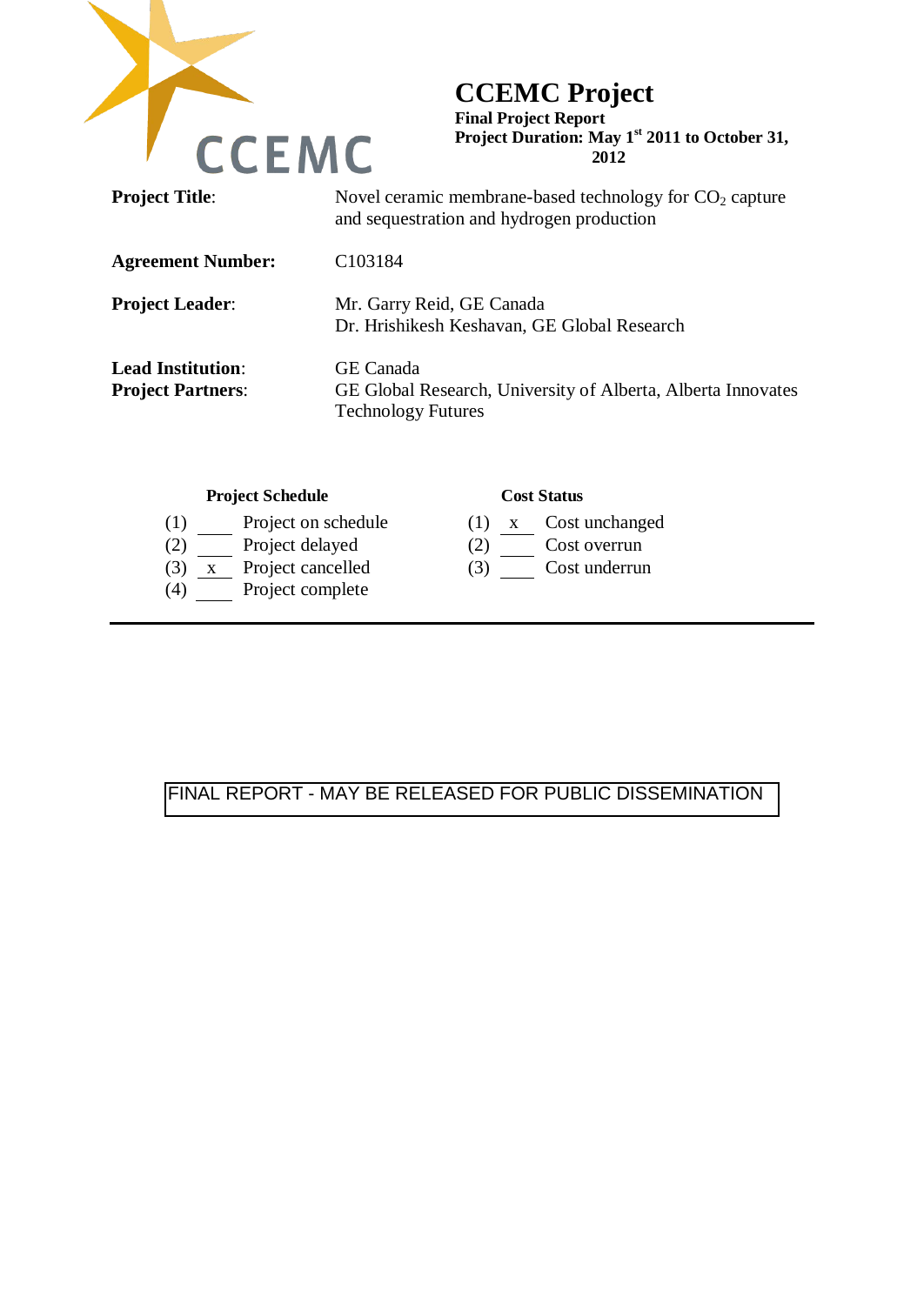# TABLE OF CONTENTS

| 1. | <b>INTRODUCTION – BRIEF DESCRIPTION OF THE PROJECT</b>                      |                  |  |  |
|----|-----------------------------------------------------------------------------|------------------|--|--|
| 2. | <b>ORIGINALLY PROPOSED SCOPE AND DURATION</b>                               |                  |  |  |
|    | YEAR 1 GO/NO GO DECISION                                                    | $\overline{4}$   |  |  |
|    | YEAR 2 GO/NO GO DECISION                                                    | $\overline{4}$   |  |  |
| 3. | MODIFIED SCOPE AND GO/NO GO CRITERIA                                        | $\boldsymbol{4}$ |  |  |
|    | MODIFIED YEAR 1 GO/NO GO DECISION                                           | 5                |  |  |
| 4. | <b>SCIENTIFIC ACHIEVEMENTS</b>                                              | 5                |  |  |
| 5. | <b>TASK LEVEL TECHNICAL ACCOMPLISHMENTS</b>                                 | $\overline{7}$   |  |  |
|    | (A) TASK $1.1 - \text{MODULE}$ DESIGN                                       | 8                |  |  |
|    | TASK 1.2 - VALIDATE MATERIAL PERFORMANCE AND SCALABILITY ENTITLEMENT<br>(B) | 8                |  |  |
|    | TASK 2 - MATERIALS DEVELOPMENT<br>(C)                                       | 9                |  |  |
|    | (D) TASK 3.1 AND TASK 3.4 - MEMBRANE MANUFACTURABILITY AND TESTING          | 10               |  |  |
|    | (E) TASK 3.2 - TARGETED ELECTROPHORETIC DEPOSITION                          | 12               |  |  |
|    | TASK 3.3 - END SEALING<br>(F)                                               | 13               |  |  |
|    | TASK 4 – SKID LEVEL TESTING SITE IDENTIFICATION<br>(G)                      | 13               |  |  |
|    | TASK 5 - DETAILED MODULE DESIGN AND READINESS<br>(H)                        | 14               |  |  |
| 6. | RECOMMENDATION AGAINST THE GO/NO GO CRITERIA                                | 14               |  |  |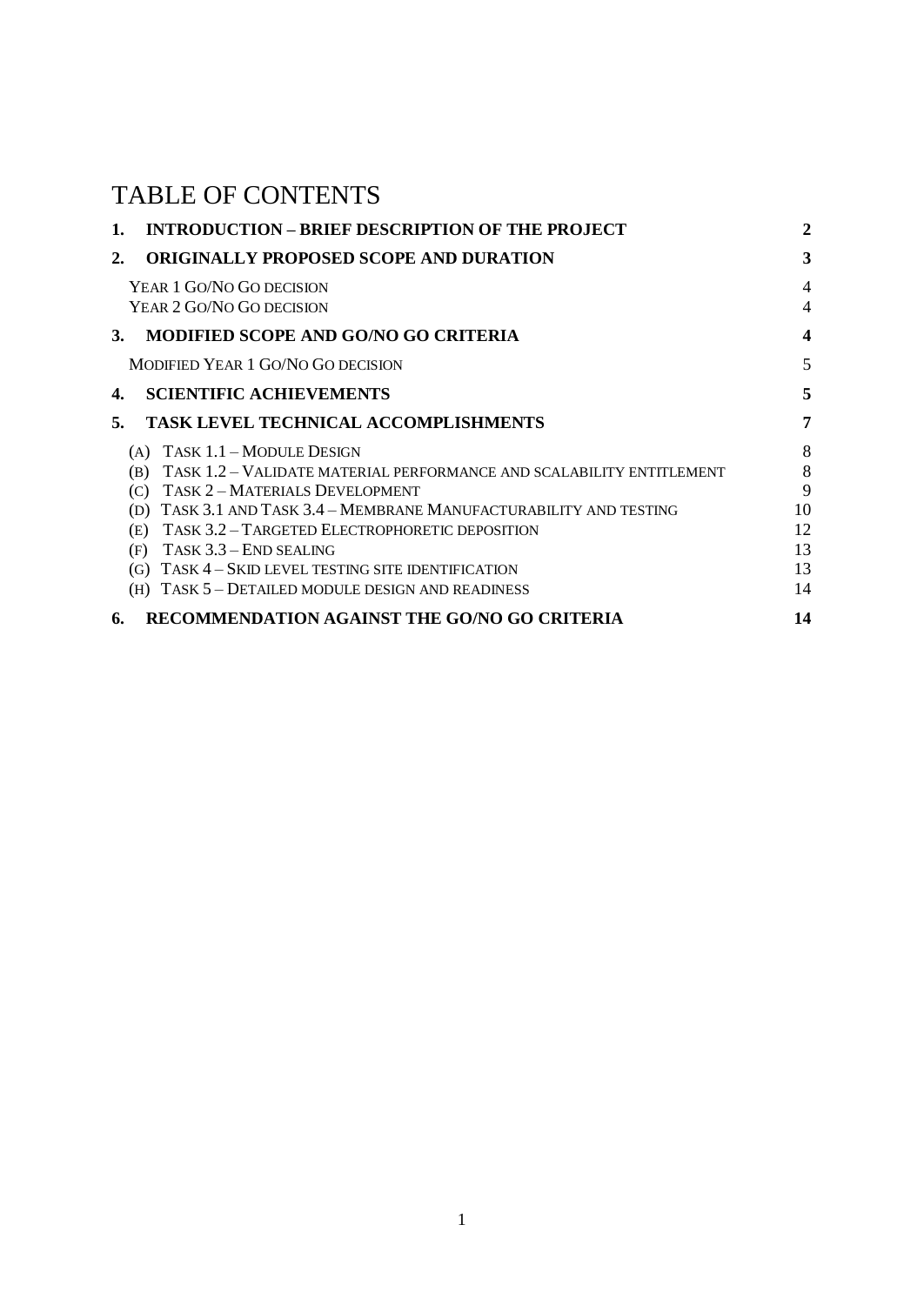# **1. Introduction – Brief description of the project**

A part of Alberta's  $CO<sub>2</sub>$  emissions result from the extraction of bitumen and upgrading to synthetic crude oil. Capture and sequestration of these emissions is a key component of Alberta's climate change strategy. Since the cost of  $CO<sub>2</sub>$  capture decreases with increasing  $CO<sub>2</sub>$  concentration in the gas stream, concentrated sources, such as syngas streams used to produce  $H_2$  for the upgrading process, offer the most favorable capture economics.

 $CO<sub>2</sub>$  capture can occur either prior to combustion (pre-combustion) or after combustion (post-combustion) capture. Pre-combustion capture involves separating  $H_2$  from  $CO<sub>2</sub>$  and in post-combustion involves separating  $CO<sub>2</sub>$  from N<sub>2</sub>. The economics are more favorable in pre-combustion  $CO<sub>2</sub>$  capture since the gas streams are more concentrated than post-combustion. In traditional  $CO<sub>2</sub>$  capture, the gas stream is first cooled to approximately  $200^{\circ}$ C and then dissolved in a chemical solvent. The solvent is regenerated and reused upon heating. This method of  $CO<sub>2</sub>$  capture is expensive; the solvent used is toxic and corrosive and reduces the overall plant efficiency.

Membrane technologies offer the potential to reduce the cost of capture by decreasing both the required capital investment and the parasitic energy loads needed to produce sequestration-grade  $CO<sub>2</sub>$ . Applied to pre-combustion capture, membranes can be permeable to either  $H_2$  or  $CO_2$ , with the details of the system configuration dependent on which gas permeates the membrane. Currently, all known active efforts to demonstrate pre-combustion membrane-based capture use  $H_2$ -selective membranes.

According to an analysis performed by General Electric (GE), an integrated  $H_2$ production system with membrane-based capture and appropriate complementary technology has the potential to reduce the operating expense relative to a petroleum coke gasification system using conventional liquid solvent-based  $CO<sub>2</sub>$  capture. Since ceramic membranes operate at high temperatures, such separation processes are less energy-intensive than traditional amine-based solvent capture processes because the system does not need to be cooled and re-heated. To date, efforts to develop  $H_2$ -selective membranes for pre-combustion capture have been limited by two key technology gaps - performance and scalability. The performance gap stems from the inability of existing materials to simultaneously achieve the required selectivity, permeance, and stability under realistic operating conditions. The scalability gap exists because current methods for fabricating defect-free membranes at large scale are too expensive to be commercially attractive.

The membrane materials investigated in this project are naturally occurring zeolites with well-defined cage structures (molecular sieve) that are small enough to allow  $H_2$  (2.7 Å) to pass, but not  $CO_2$  (3.3 Å). Zeolites are generally aluminosilicates, although other materials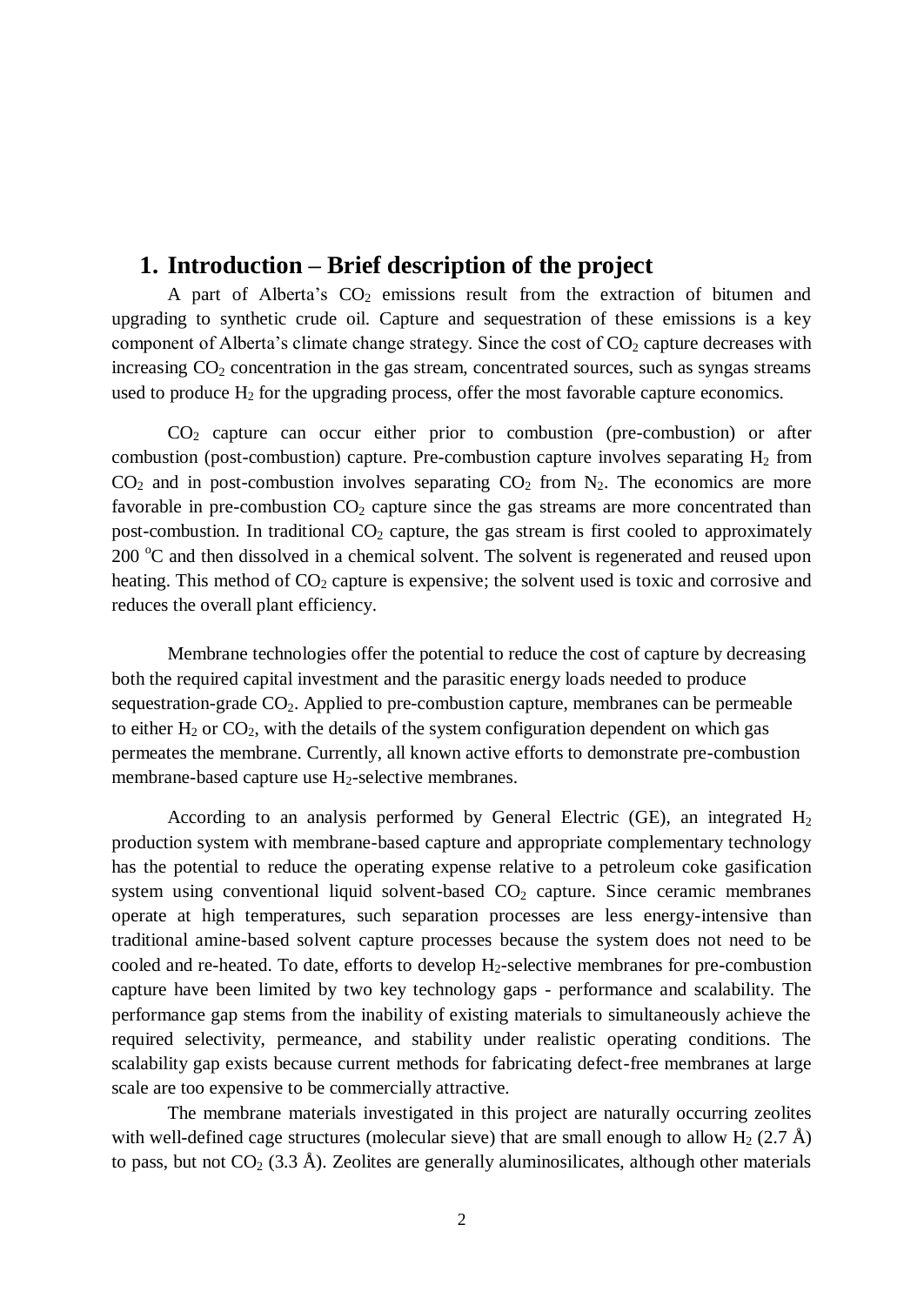could be zeolitic in nature. Many occur naturally as minerals, and are extensively mined in various parts of the world. Others are synthetic, and are made commercially. Natural zeolites are sedimentary rocks that are formed when volcanic rocks and ash reacts with alkaline ground water and are naturally compressed under extremely high geological pressures. All natural zeolites are hydrated aluminosilicates. Some examples of natural zeolites are Chabazite, Clinoptilolite and Stilbite, etc. The zeolite investigated in this project is Clinoptilolite. Man-made zeolites are synthesized either using a templated process or a hydrothermal process. In the former, a templating agent along with respective metal precursors is used to grow the zeolites crystals under moderate temperatures ( $80^{\circ}$ C –  $100^{\circ}$ C) under controlled conditions. In the latter process, aluminium and silicon precursors are heated (150 $\degree$ C to 250 $\degree$ C) in the presence of a strong base at elevated pressures to form zeolites. Due to the nature of the synthesis process, these zeolites are free of second phases and contamination. They are also more expensive than natural zeolites since the chemicals used to synthesize zeolites and the synthesis process are energy intensive. Synthesized zeolites tend to be approximately  $4 - 5$  times expensive than natural zeolites on a mass basis. Therefore using naturally occurring zeolites in commercial applications are economically attractive.

# **2. Originally proposed scope and duration**

The project consists of two phases with two years per phase. Phase 1 is funded by CCEMC and the second phase is not yet funded. The goal of the first phase (first two years) is to develop and demonstrate the technical/commercial feasibility of a novel ceramic membrane that will have a major impact on  $CO<sub>2</sub>$  capture within Alberta. Phase 1 will have five technical tasks and one system level task. These tasks will focus on abating technical risks associated with membrane module manufacturability. The primary objectives of these five tasks will be to determine how to manufacture and scale up defect-free membranes using Clinoptilolites as the base membrane material. The system level task will understand the commercial feasibility of the technology in greater detail through system-level modeling and analysis. The outcome of the first phase will consist of a detailed prototype module design and manufacturing capability needed to fabricate it with a thorough understanding of the system dynamics of the technology. During this phase, a demonstration partner for the slipstream test will be identified.

The second phase, outside CCEMC's scope had three technical tasks. These tasks focus on demonstrating the technology in a field test. The three tasks will fabricate the prototype module and on-site testing at a demonstration partner facility. The anticipated scale of the slipstream module prototype will be 500 kg  $H<sub>2</sub>/day$ , sufficient to upgrade approximately 150 to 250 bpd of bitumen.

To enable monitoring of progress toward specific milestones and deliverables, clearly defined Go/No go decisions were put in place as tollgates. Go/No Go decision points occur after the first, second and final years of the program to manage the technical risks associated with technology development. The Go/No go decision criteria for Phase 1 are shown below.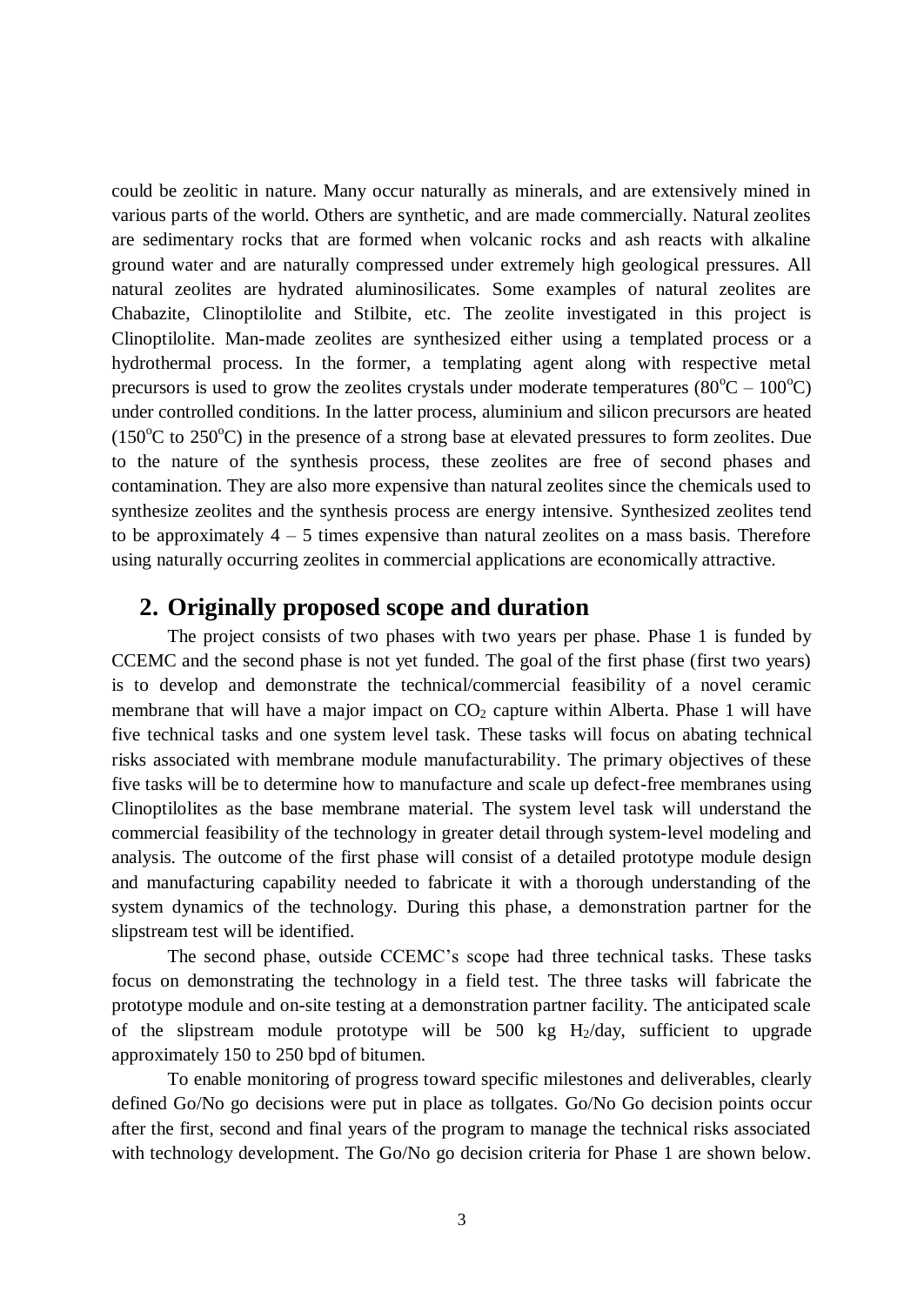Only if the team answered "Yes" to all below questions for both years would the project proceed to Phase 2.

# **Year 1 Go/No Go decision**

# **Year 1: Proceed to detailed module design?**

Approach These are the questions that were addressed

- (1) Is the preliminary design ready?
- (2) Does the zeolite material exhibit at least 25% of material entitlement (e.g.,  $H_2/CO_2$  selectivity > 25,  $H_2$  permeance > 250 GPU) and less than 50% degradation in H<sub>2</sub> permeance over 50 h at >200<sup>o</sup>C?
- (3) Is there a process to coat 5 cm long defect-free tubes?
- (4) Has a viable sealing method been identified?
- (5) Has a preliminary slipstream test site been identified?
- (6) Are all additional significant risks identified during a risk assessment accompanied by a reasonable mitigation plan (commercial risks)?

# **Year 2 Go/No Go decision**

# **Year 2: Is the technology ready for field test?**

Approach These are the questions that were addressed

- (1) Is the detailed module design ready for slipstream testing?
- (2) Does the zeolite material exhibit at least 75% of material entitlement (e.g., 750 GPU  $H_2$  permeance, 75  $H_2$  selectivity) and less than 50% degradation in H<sub>2</sub> permeance over 500 h at >200 °C?
- (3) Is there a process to coat 10 cm long defect-free tubes that exhibit at least 75% material entitlement (e.g., 750 GPU  $H_2$  permeance, 75  $H_2$  selectivity) for at least 500 h under hydrothermal conditions at  $>200^{\circ}$ C?
- (4) Has the slipstream test site been confirmed, is there a comprehensive test plan, and are all necessary agreements in place?
- (5) Are all additional significant risks identified during a risk assessment accompanied by a reasonable mitigation plan?

# **3. Modified scope and Go/No go criteria**

During the first year of the project (Apr  $2011 - May 2012$ ), the market dynamics changed significantly. The case that was originally presented to make coal gasification attractive was no longer true due the drastic reduction in natural gas prices; therefore CCEMC requested the team to re-establish the business case. The team responded by considering natural gas reforming in lieu of coal gasification. Additionally, during the end of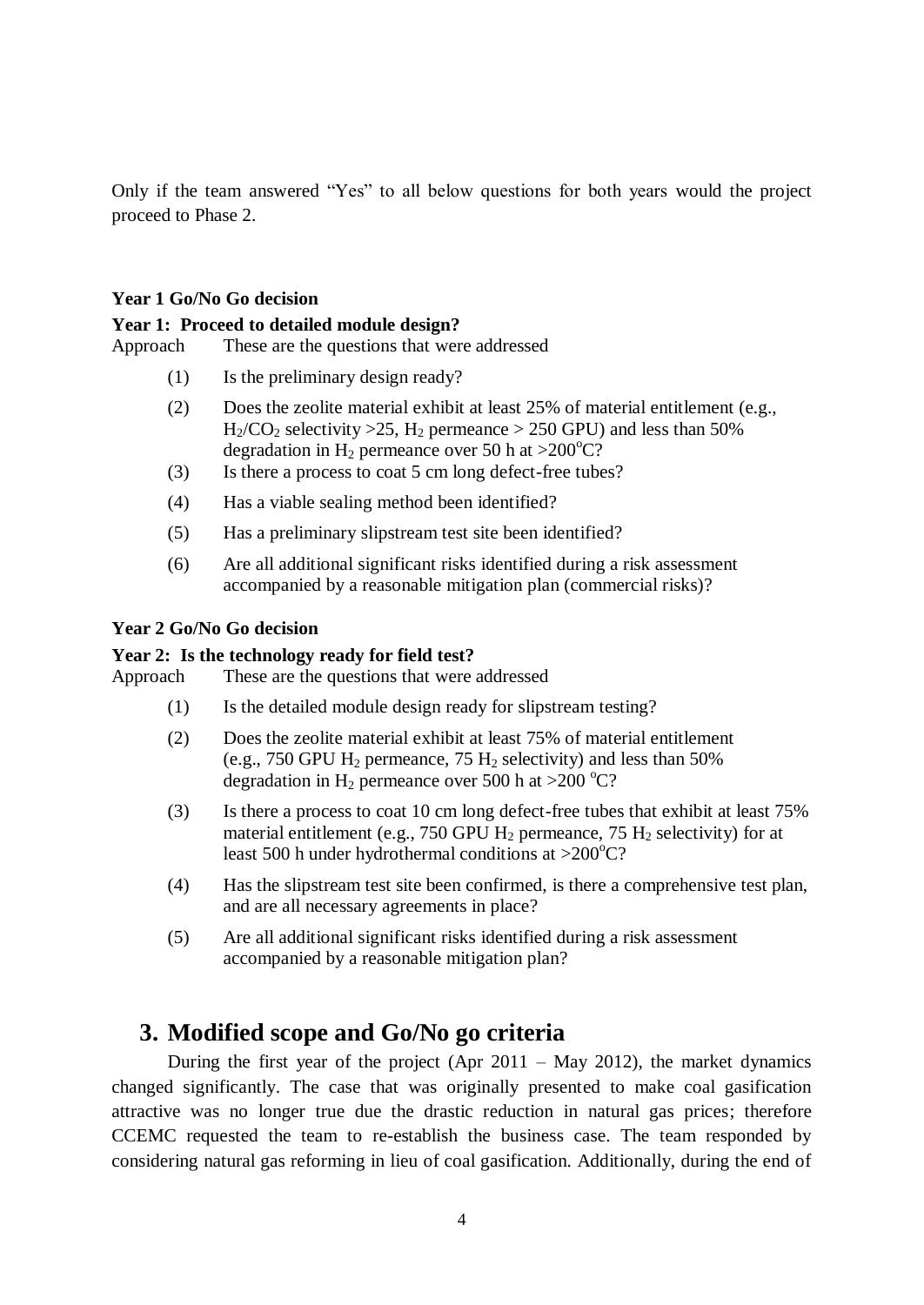the first year of the project (May 2012), the technical team discovered a narrow process window to manufacture defect-free 10 cm long membranes. Many tubes had microcracks that resulted in defective tubes. To address this, three methods to repair defective membranes were investigated for 6 months to improve the manufacturability of membrane tubes. Based on these changes, the original Go/No Go criteria were modified and Go/No Go deferred until Oct  $31^{st}$  2012.

### **Modified Year 1 Go/No Go decision**

### **Year 1: Proceed to detailed module design?**

Approach These are the questions that were addressed

- (1) Is the preliminary design ready?
- (2) Does the zeolite material exhibit at least 25% of material entitlement (e.g.,  $H_2/CO_2$  selectivity > 25,  $H_2$  permeance > 250 GPU) and less than 50% degradation in H<sub>2</sub> permeance over 50 h at  $>200^{\circ}$ C?
- (3) Is there a process to coat 5 cm long defect-free tubes *reproducibly* that is?
	- *(i) is at least 5 cm long and*
	- *(ii)* has  $H_2$ /CO<sub>2</sub> *selectivity of > 25 and*
	- $(iii)$ has  $H_2$  *permeance of > 1000 GPU and*
	- *(iv) at differential pressure of 5 psi across the membrane at 25*  $^{\circ}$ *C.*
- (4) Has a viable sealing method been identified?
- (5) Has a preliminary slipstream test site been identified?
- (6) Are all additional significant risks identified during a risk assessment accompanied by a reasonable mitigation plan (commercial risks) *i.e,, is natural gas reforming a viable path to commercialize this technology*?

# **4. Scientific Achievements**

There were a number of scientific achievements accomplished by the project team including the development of intellectual property, conference presentations and peerreviewed publications that are shown in [Table 1.](#page-6-0) Additionally, the funds also supported a number of graduate students at University of Alberta. The details of graduate students supported by the CCEMC project is shown in [Table 2](#page-7-0)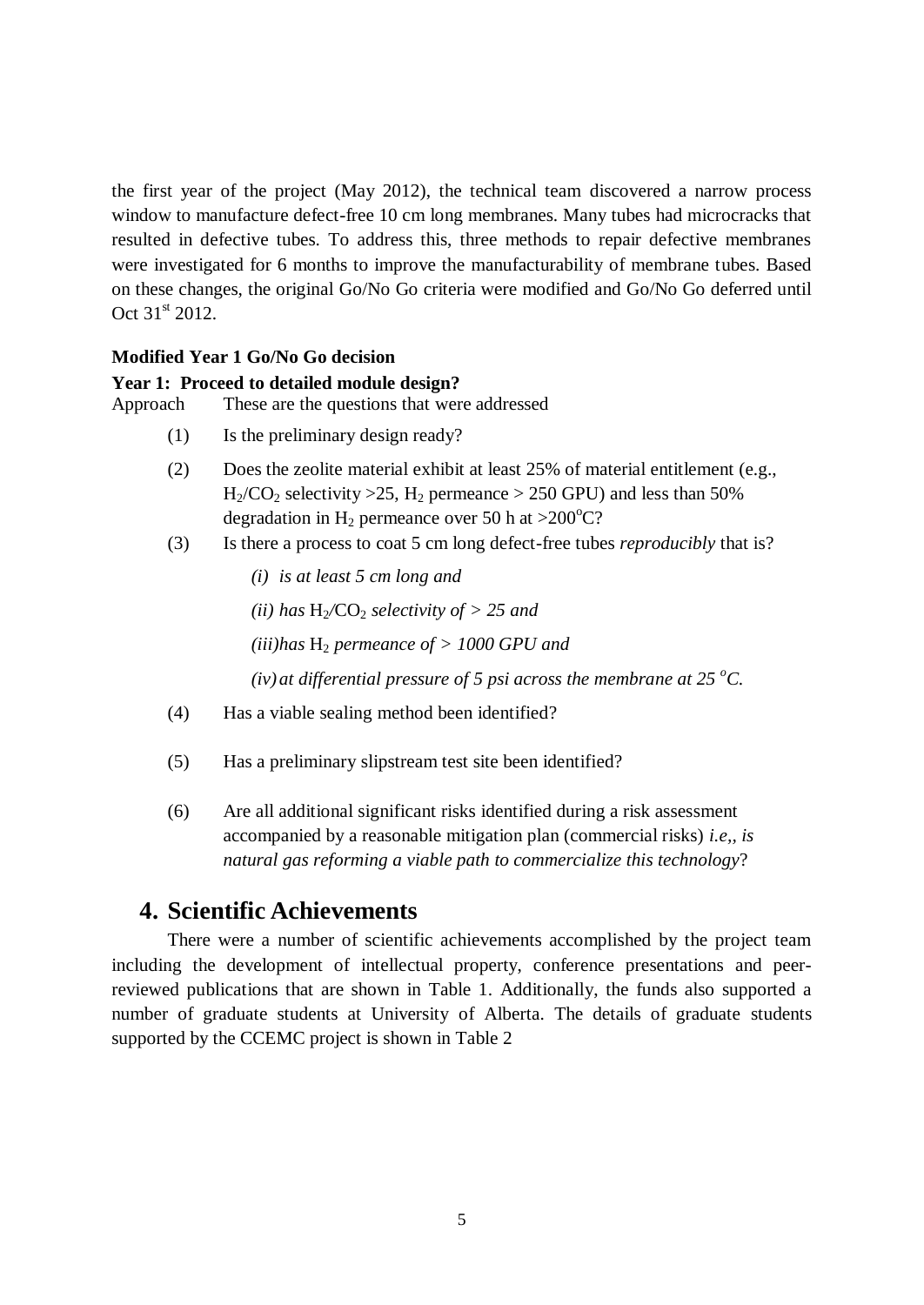|                | Category      | <b>Title</b><br><b>Inventors/Authors</b>                                                                             |                                      |                               |  |  |  |
|----------------|---------------|----------------------------------------------------------------------------------------------------------------------|--------------------------------------|-------------------------------|--|--|--|
|                |               | 1 Patent application Zeolite membrane and methods for making the same                                                | Kevin Mc Evoy                        | Organization<br><b>GE-GRC</b> |  |  |  |
|                |               |                                                                                                                      | Hrishikesh Keshavan                  | <b>GE-GRC</b>                 |  |  |  |
|                |               |                                                                                                                      | Anthony Ku                           | <b>GE-GRC</b>                 |  |  |  |
|                |               |                                                                                                                      | Steven Kuznicki                      | <b>UA</b>                     |  |  |  |
|                |               |                                                                                                                      | An Weizhu                            | <b>UA</b>                     |  |  |  |
|                |               |                                                                                                                      | Paul Swenson                         | <b>UA</b>                     |  |  |  |
|                |               |                                                                                                                      |                                      |                               |  |  |  |
|                |               | Hrishikesh Keshavan<br>2 Patent application Membrane structures suitable for gas separation<br>and related processes |                                      | GE-GRC                        |  |  |  |
|                |               |                                                                                                                      | Anthony Ku                           | GE-GRC                        |  |  |  |
|                |               | Steven Kuznicki                                                                                                      |                                      |                               |  |  |  |
|                |               |                                                                                                                      | An Weizhu                            | <b>UA</b>                     |  |  |  |
|                |               |                                                                                                                      |                                      |                               |  |  |  |
|                |               | 3 Patent disclosure Chemical Vapor Infiltration for ceramic membrane<br>repair for CO2 capture and sequestration and | Sheng Zhong                          | GE-GRC                        |  |  |  |
|                |               | hydrogen production                                                                                                  | Hrishikesh Keshavan                  | GE-GRC                        |  |  |  |
|                |               |                                                                                                                      | Anthony Ku                           | GE-GRC                        |  |  |  |
|                |               |                                                                                                                      |                                      |                               |  |  |  |
| $\overline{4}$ | Conference    | Hydrogen separation using membranes based on                                                                         | Hrishikesh Keshavan                  | GE-GRC                        |  |  |  |
|                | Presentation  | natural zeolites presented at 2011 International                                                                     | Kristi Narang                        | GE-GRC                        |  |  |  |
|                |               | conference of membranes at Amsterdam,                                                                                | Vidya Ramaswamy                      | GE-GRC                        |  |  |  |
|                |               | Netherlands                                                                                                          | Anthony Ku                           | <b>GE-GRC</b>                 |  |  |  |
|                |               |                                                                                                                      |                                      |                               |  |  |  |
| 5              | Peer-reviewed | "A sieve for CO2" TCE Membranes, Filtration &                                                                        | Amy Dambrowitz                       | <b>UA</b>                     |  |  |  |
|                | publication   | Separation, April 2011                                                                                               |                                      |                               |  |  |  |
| 6              | Peer-reviewed | Selective separation of hydrogen from C1/C2                                                                          | An Weizhu                            | <b>UA</b>                     |  |  |  |
|                | publication   | hydrocarbons & CO2 through dense natural zeolite                                                                     | Paul Swenson                         | <b>UA</b>                     |  |  |  |
|                |               | membranes, 2011., J. Memb. Sci., 369, 414                                                                            |                                      | <b>UA</b>                     |  |  |  |
|                |               |                                                                                                                      | Wu Lan<br>Terri Waller<br>Anthony Ku |                               |  |  |  |
|                |               |                                                                                                                      |                                      | <b>UA</b><br><b>GE-GRC</b>    |  |  |  |
|                |               |                                                                                                                      | Steven Kuznicki                      |                               |  |  |  |
|                |               |                                                                                                                      |                                      | <b>UA</b>                     |  |  |  |
| 7              | Peer-reviewed | Characterization of natural zeolite membranes for                                                                    | S.A. Hosseinzadeh Hejazi             | <b>UA</b>                     |  |  |  |
| publication    |               | H2/CO2 single gas permeation, 2011., Ind. Eng.                                                                       | A.M. Avila                           | <b>UA</b>                     |  |  |  |
|                |               | Chem Res., 50[22], 12717                                                                                             | Tatiana Kuznicki                     | UA                            |  |  |  |
|                |               |                                                                                                                      | An Weizhu                            | <b>UA</b>                     |  |  |  |
|                |               |                                                                                                                      | Steven Kuznicki                      | <b>UA</b>                     |  |  |  |
|                |               |                                                                                                                      |                                      |                               |  |  |  |
| 8              | Peer-reviewed | Evolving applications of zeolite molecular sieves,                                                                   | Christopher C. H                     | <b>UA</b>                     |  |  |  |
|                | publication   | 2012., Canadian Journal of Chemical Engineering,                                                                     | Amy Dambrowitz                       | <b>UA</b>                     |  |  |  |
|                |               | 90, 207                                                                                                              | Steven Kuznicki                      | <b>UA</b>                     |  |  |  |
|                |               |                                                                                                                      |                                      |                               |  |  |  |
| 9              | Peer-reviewed | Natural zeolite-based cement composite                                                                               | Amir Hossein Shafie                  | <b>UA</b>                     |  |  |  |
| publication    |               | membranes for H2/CO2 separation., 2012,                                                                              | An Weizhu                            | <b>UA</b>                     |  |  |  |
|                |               | Separation and Purification Technology, 88, 24                                                                       | S.A. Hosseinzadeh Hejazi             | <b>UA</b>                     |  |  |  |
|                |               |                                                                                                                      | James Sawada                         | <b>UA</b>                     |  |  |  |
|                |               |                                                                                                                      | Steven Kuznicki                      | <b>UA</b>                     |  |  |  |

<span id="page-6-0"></span>Table 1. Detailed list of patent applications technical publications completed using CCEMC funds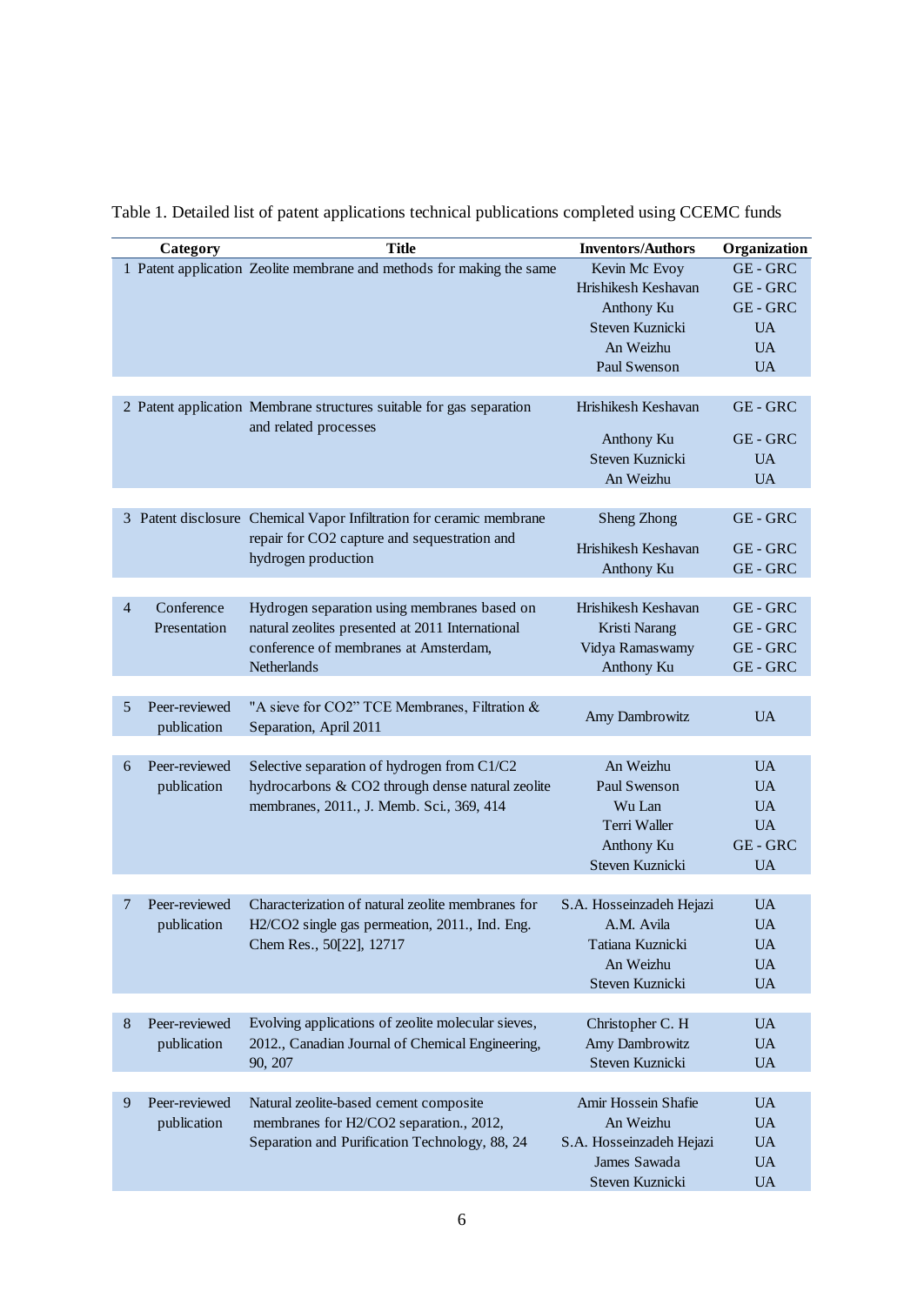|    | Category      | <b>Title</b>                                     | <b>Inventors/Authors</b> | Organization   |
|----|---------------|--------------------------------------------------|--------------------------|----------------|
| 10 | Peer-reviewed | Improvement of H2/CO2 selectivity of the natural | An Weizhu                | <b>UA</b>      |
|    | publication   | clinoptilolite membranes by cation exchange      | Tatiana Kuznicki         | <b>UA</b>      |
|    |               | modification., 2012, J. Memb. Sci, Submitted     | Wu Lan                   | UA <sup></sup> |
|    |               |                                                  | Paul Swenson             | <b>UA</b>      |
|    |               |                                                  | A. Gupta                 | UA <sup></sup> |
|    |               |                                                  | Steven Kuznicki          | <b>UA</b>      |
|    |               |                                                  |                          |                |
| 11 | Peer-reviewed | Clinoptilolite-phosphate composite membranes for | An Weizhu                | $U$ A          |
|    | publication   | $H2/CO2$ separation., In preparation             | Tatiana Kuznicki         | UA <sup></sup> |
|    |               |                                                  | E. B. Tapia              | UA <sup></sup> |
|    |               |                                                  | Paul Swenson             | UA <sup></sup> |
|    |               |                                                  | Amanda S. M              | UA <sup></sup> |
|    |               |                                                  | Steven Kuznicki          | <b>UA</b>      |

<span id="page-7-0"></span>Table 2. Graduate students' thesis supported by the project

|               | <b>Student Name</b>          | Degree pursued | <b>Thesis Title</b>                                                         | Year        |
|---------------|------------------------------|----------------|-----------------------------------------------------------------------------|-------------|
|               | S.A. Hosseinzadeh Hejazi     | M.Sc           | Characterization of natural zeolite<br>for H2/CO2 separations by single gas | 2011        |
|               |                              |                |                                                                             |             |
| $\mathcal{D}$ | Paul Swenson                 | M.Sc           | Natural zeolite membranes for gas and<br>liquid separations                 | 2011        |
|               |                              |                |                                                                             |             |
| 3             | Elia Margarita Bastida Tapia | M. Eng         | Molecular sieves pore opening by acid<br>treatment                          | 2011        |
|               |                              |                |                                                                             |             |
| 4             | Amir Hossein Shafie          | M.Sc           | Gas separation membranes using<br>cementitious-zeolite composite            | 2012        |
|               |                              |                |                                                                             |             |
| 5             | John Yu                      | M.Sc           | Natural zeolite membrane reactor for<br>dehydrogenation of ethane           | In Progress |

# **5. Task level technical accomplishments**

[Fig. 1](#page-8-0) shows the project planned followed from May 2011 (Quarter 1) until the project stopped on October 2012 (Quarter 6). The red line in the project plan indicates the decision to defer the original Go/No criteria from April 2012 (Quarter 4) to October 2012 (Quarter 6) due to the manufacturing challenges. This led the technical team to modify the Go/ No go criteria as discussed previously. A summary of the task level accomplishments is presented in this section. Details of the technical achievements are discussed in Appendix A of this report.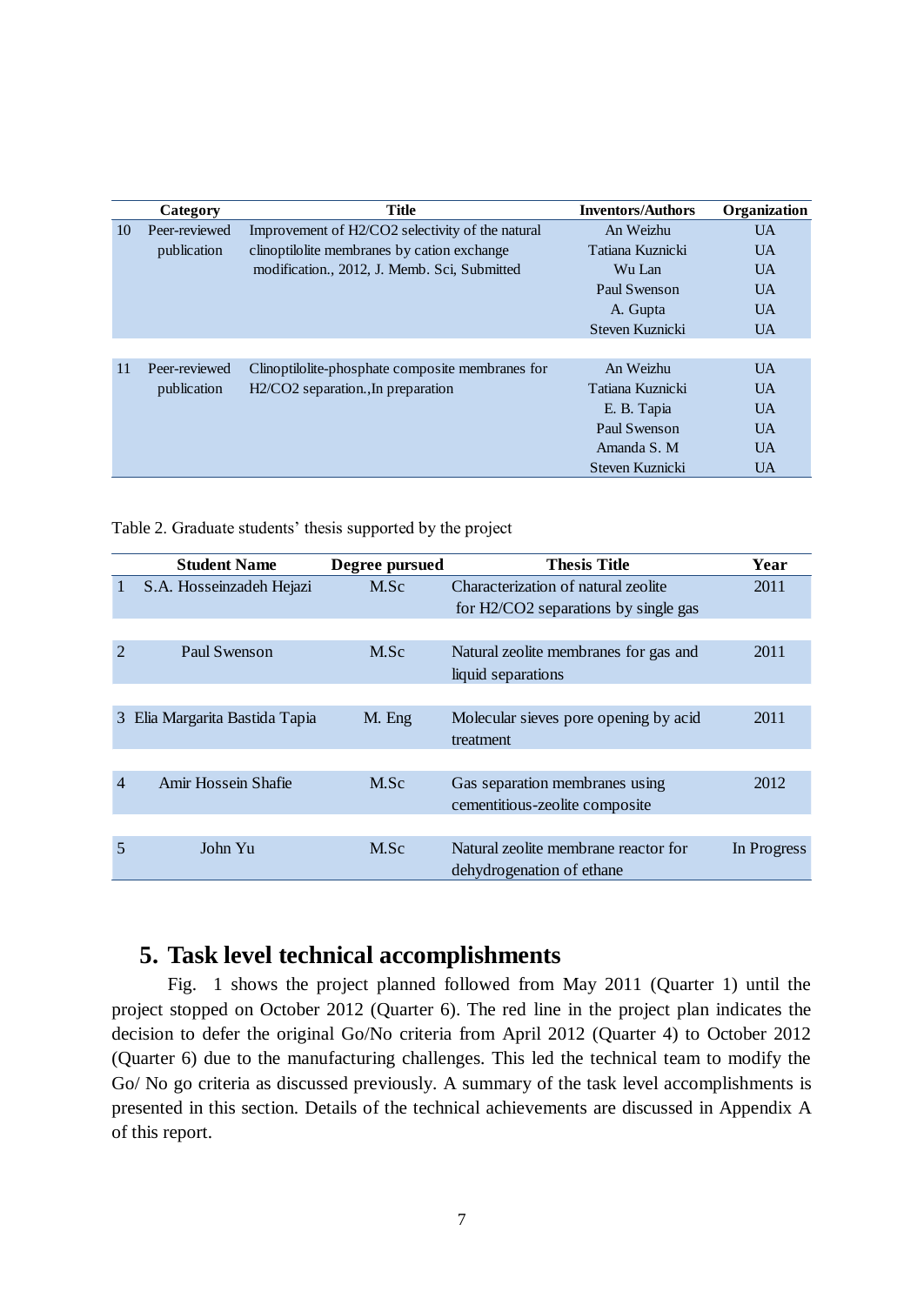|              |                                                                                             |         | Phase 1 |  |           |                   |    |    |          |    |  |
|--------------|---------------------------------------------------------------------------------------------|---------|---------|--|-----------|-------------------|----|----|----------|----|--|
|              |                                                                                             | Who     | Year 1  |  |           | Year <sub>2</sub> |    |    |          |    |  |
|              |                                                                                             |         | Q1      |  | $Q2$ $Q3$ | Q4                | O5 | Q6 | $\Omega$ | Q8 |  |
|              | Phase 1 - Validate technology approach                                                      |         |         |  |           |                   |    |    |          |    |  |
|              | Task 1 Develop preliminary module prototype design and validate technology readiness.       |         |         |  |           |                   |    |    |          |    |  |
| 1.1          | Develop preliminary design for slipstream prototype.                                        | GRC     |         |  |           |                   |    |    |          |    |  |
| 1.2          | Validate material performance and scalability entitlement.                                  | GRC     |         |  |           |                   |    |    |          |    |  |
|              | Phase 1, Year 1 Go/No Go decision: Proceed to detailed module design?                       |         |         |  |           |                   |    |    |          |    |  |
|              | Task 2 Optimize membrane material performance and stability.                                |         |         |  |           |                   |    |    |          |    |  |
| 2.1          | Evaluate conversion process stability.                                                      | UA      |         |  |           |                   |    |    |          |    |  |
| 2.2          | Optimize performance and life of synthetic (converted) materials.                           | UA      |         |  |           |                   |    |    |          |    |  |
|              | Task 3 Develop manufacturing processes for coated membranes.                                |         |         |  |           |                   |    |    |          |    |  |
| 3.1          | Optimize primary coating process.                                                           | GRC     |         |  |           |                   |    |    |          |    |  |
| 3.2          | Optimize EPD coating process.                                                               | $AI-TF$ |         |  |           |                   |    |    |          |    |  |
| 3.3          | Develop and optimize sealing technology.                                                    | GRC     |         |  |           |                   |    |    |          |    |  |
| 3.4          | Characterize performance of coated materials.                                               | GRC     |         |  |           |                   |    |    |          |    |  |
|              | Task 4 Identify slipstream test site and define slipstream test parameters.                 |         |         |  |           |                   |    |    |          |    |  |
| 4.1          | Identify end-user partner and slipstream test site.                                         | $AI-TF$ |         |  |           |                   |    |    |          |    |  |
| 4.2          | Define slipstream testing parameters                                                        | $AI-TF$ |         |  |           |                   |    |    |          |    |  |
|              | Task 5 Develop detailed module prototype design and evaluate readiness for slipstream test. |         |         |  |           |                   |    |    |          |    |  |
| 5.1          | Fabricate preliminary module and test performance.                                          | GRC     |         |  |           |                   |    |    |          |    |  |
| 5.2          | Develop detailed design for slipstream prototype.                                           | GRC     |         |  |           |                   |    |    |          |    |  |
| 5.3          | Validate technology readiness for slipstream test                                           | GRC     |         |  |           |                   |    |    |          |    |  |
|              | Phase 1, Year 2 Go/No Go decision: Proceed to slipstream test?                              |         |         |  |           |                   |    |    |          |    |  |
|              | <b>Task 9 Program management</b>                                                            |         |         |  |           |                   |    |    |          |    |  |
|              | Project mgmt & reporting                                                                    | GEC     |         |  |           |                   |    |    |          |    |  |
| <b>Total</b> |                                                                                             |         |         |  |           |                   |    |    |          |    |  |

<span id="page-8-0"></span>Fig. 1. Project plan from Q1 to Q6. The red line indicates the decision to deferred Go/No Go decision from April 2012 to October 2012 arising due to manufacturing challenges.

# **(a) Task 1.1 – Module Design**

**Task Aim** – Develop preliminary module prototype design and validate technology readiness

# **Technical accomplishments/executive summary**

- Down selected tube-in-shell design after completing a thorough mechanical risk analysis. The risks were identified at various levels including (a) component level (coating, seals, substrate), (b) module level and (c) system level.
- Determined the optimal process for assembling the module through finite elemental modeling (FEM) analysis. FEM analysis was completed to understand the stress state of the module under nominal operational conditions (300 °C temperatures and a maximum pressure of 30 bar) to assess the structural integrity of the module and identify the components at a high risk of failure.
- Constructed a membrane module that was  $\sim$  1.5 m in length and weighed  $\sim$  300 kg.

# **Status of the task w.r.t Go/No go criteria**

The task deliverable was completed successfully and on time

# **(b) Task 1.2 – Validate material performance and scalability entitlement**

**Task Aim** – Verify the technology feasibility for  $H_2$  separation using membrane in natural gas reforming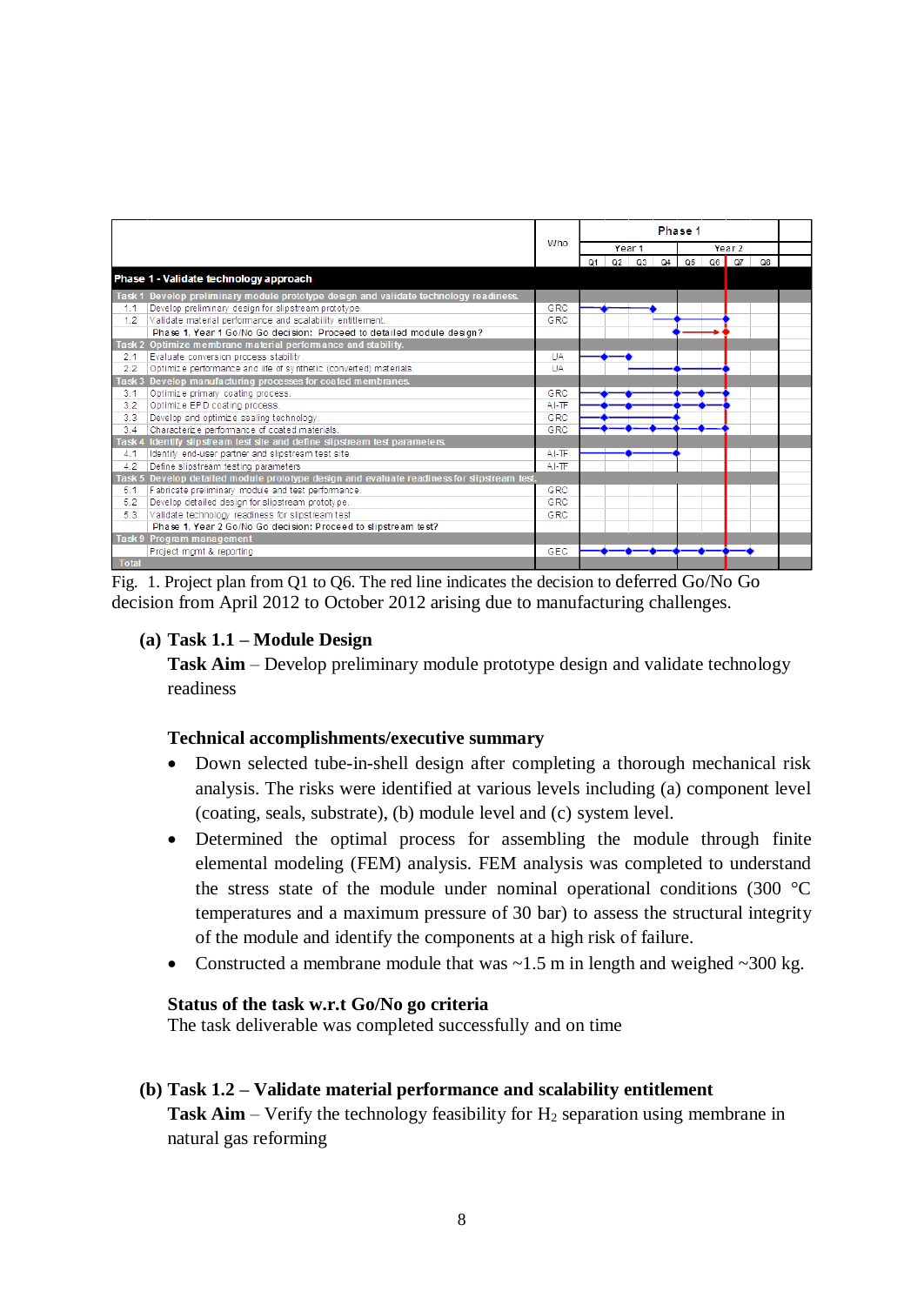### **Technical accomplishments/executive summary**

- Successfully completed a detailed system modeling analysis to evaluate the feasibility and potential benefits of using a Water Gas Shift Membrane Reactor (WGS-MR) to replace the water gas shift reactors in typical steam methane reforming hydrogen production process.
- Concluded that there was no net performance advantage was observed in using WGS-MR for the configuration studied. Additionally, this configuration did not reduce the amount of natural gas required to produce hydrogen. A slightly higher natural gas requirement was attributed to the energy required to generate the sweep gas.
- No net benefits were observed by reducing the steam to carbon ratio entering the reactor. Lower steam to carbon (S/C) reduces steam methane reformer (SMR) performance so that the natural gas feed stream was increased in order to produce the same amount of hydrogen. The feed rate increase was offset by a reduction in supplemental gas such that the overall natural gas requirement was unchanged.
- Examined the two major pieces of equipment that would influence the cost of the hydrogen production system. Estimated that the smaller size of the Methyldiethanolamine (MDEA) absorber column would reduce the equipment cost by \$.94 million. The addition of the  $H_2$  compressor is expected to add \$9.5 million in cost. With the assumption that the WGS-MR reactor cost would be the same as the replaced WGS units, the new configuration would add \$8.6 million to the \$343 million plant equipment costs of a National Energy Technology Laboratory (NETL) reference design.
- Concluded that there was no observed benefit to using the WGS-MR for SMR hydrogen production.

#### **Status of the task with respect to Go/No go criteria**

The task deliverable was completed, but results did not meet success criteria.

# **(c) Task 2 – Materials Development**

**Task Aim** – Optimize membrane material performance and stability

### **Technical accomplishments/executive summary**

 Successfully identified the two most reliable and optimal sources of clinoptilolite zeolite in the world. A thorough study involving eight down-selected zeolites was completed using various materials characterization techniques. These techniques were chosen to understand the geomorphic variability normally found in these minerals. It was found that only two sources, both from a mine in New Mexico,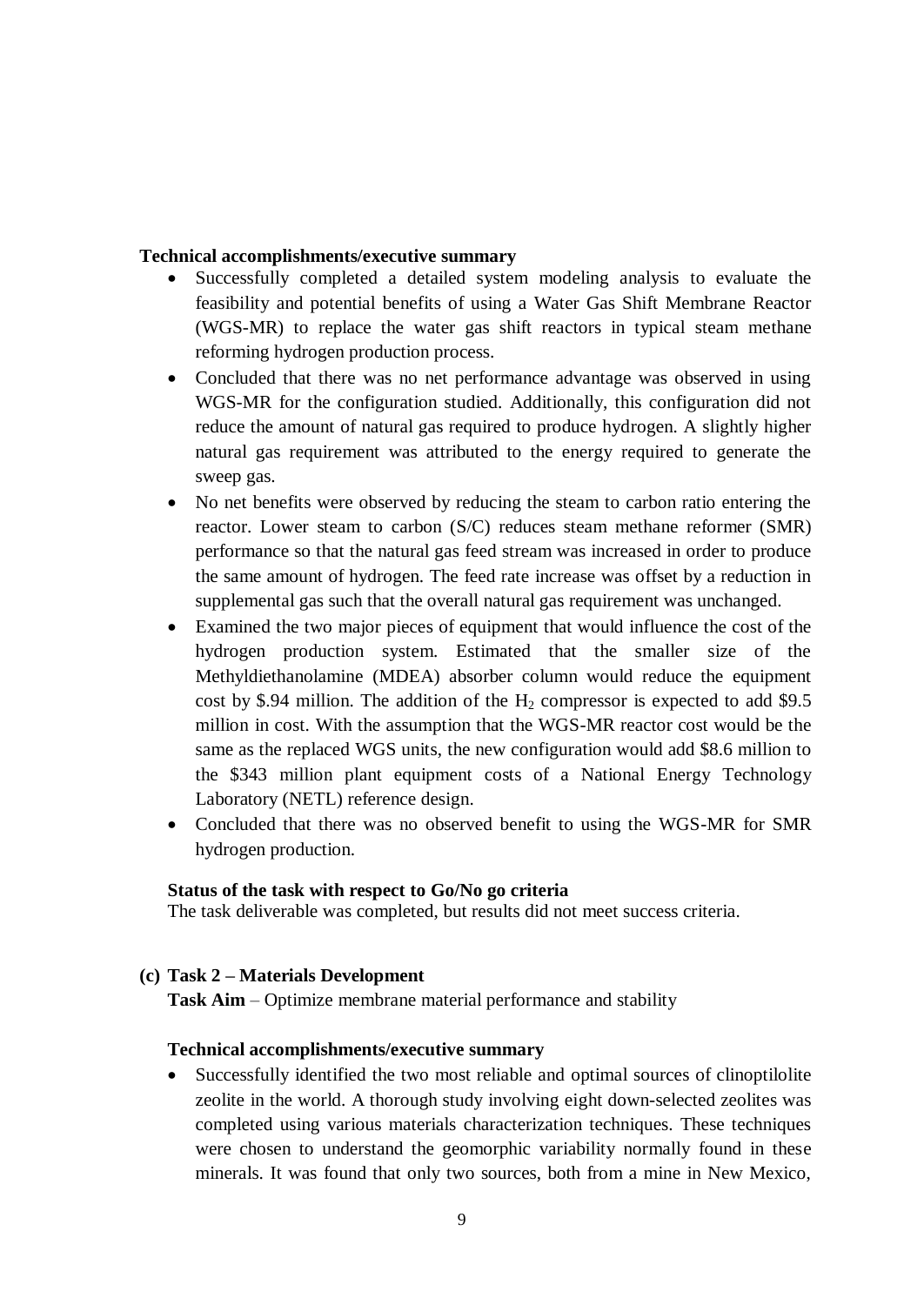USA were found to satisfy the metrics listed for a successful clinoptilolite zeolite membrane.

- Down selected two mineral deposits (a) St. Cloud deposit and (b) Ash Meadows for further investigation. In addition to the two clinoptilolite deposits, one mordenite deposit from New Zealand also satisfied the set metrics for an exemplary membrane material. However, since this project focused exclusively on clinoptilolite zeolites, this deposit was not further investigated.
- Completed preliminary gas testing and chemical conversions on sliced and polished 1" buttons that were between 2 – 5 mm thick. Chemical modifications/treatments named Type I and Type III treatments were also completed on 1" sliced and polished buttons. Chemical treatments were essential to improve the materials gas separation performance.
- Identified alternate methods to manufacture disc-shaped clinoptilolite membranes. A process to prepare zeolite – cement composites buttons was developed that required autoclaving a mixture of zeolite powder and non-silicate cement. This resulted in a dense composite with a percolating network of clinoptilolite.
- An inverse gas chromatography (IGC) technique was developed to help determine the gas selectivity entitlement of both natural and chemically treated clinoptilolites. This technique provided insight to the  $CO<sub>2</sub>$  diffusion into the pores. Ash Meadows material was found to exhibit superior entitlement. The IGC results of Ash Meadows show molecular exclusion of  $CO<sub>2</sub>$  i.e., a possibility of an infinite  $H<sub>2</sub>/CO<sub>2</sub>$  selectivity.
- Concluded that Ash Meadows exhibited superior hydrothermal stability than St.Cloud deposit. X-ray diffraction (XRD) data of the 500 hours steam exposed St. Cloud showed a formation of an amorphous hump indicating phase degradation of the zeolite, whereas Ash Meadows showed little to no phase change at the same duration.
- Discovered that the water absorbing capacity of St. Cloud clino zeolite reduced by 2% after steaming for 500 h, whereas there was no change in the water absorbing capacity observed in the Ash Meadows zeolite.
- Concluded that Ash Meadows is a better Clinoptilolite deposit than St. Cloud zeolite.

# **Status of the task with respect to Go/No go criteria**

The task deliverable was completed successfully and on time

**(d) Task 3.1 and Task 3.4 – Membrane Manufacturability and testing Task Aim** – Develop and characterize manufacturing processes for coated membranes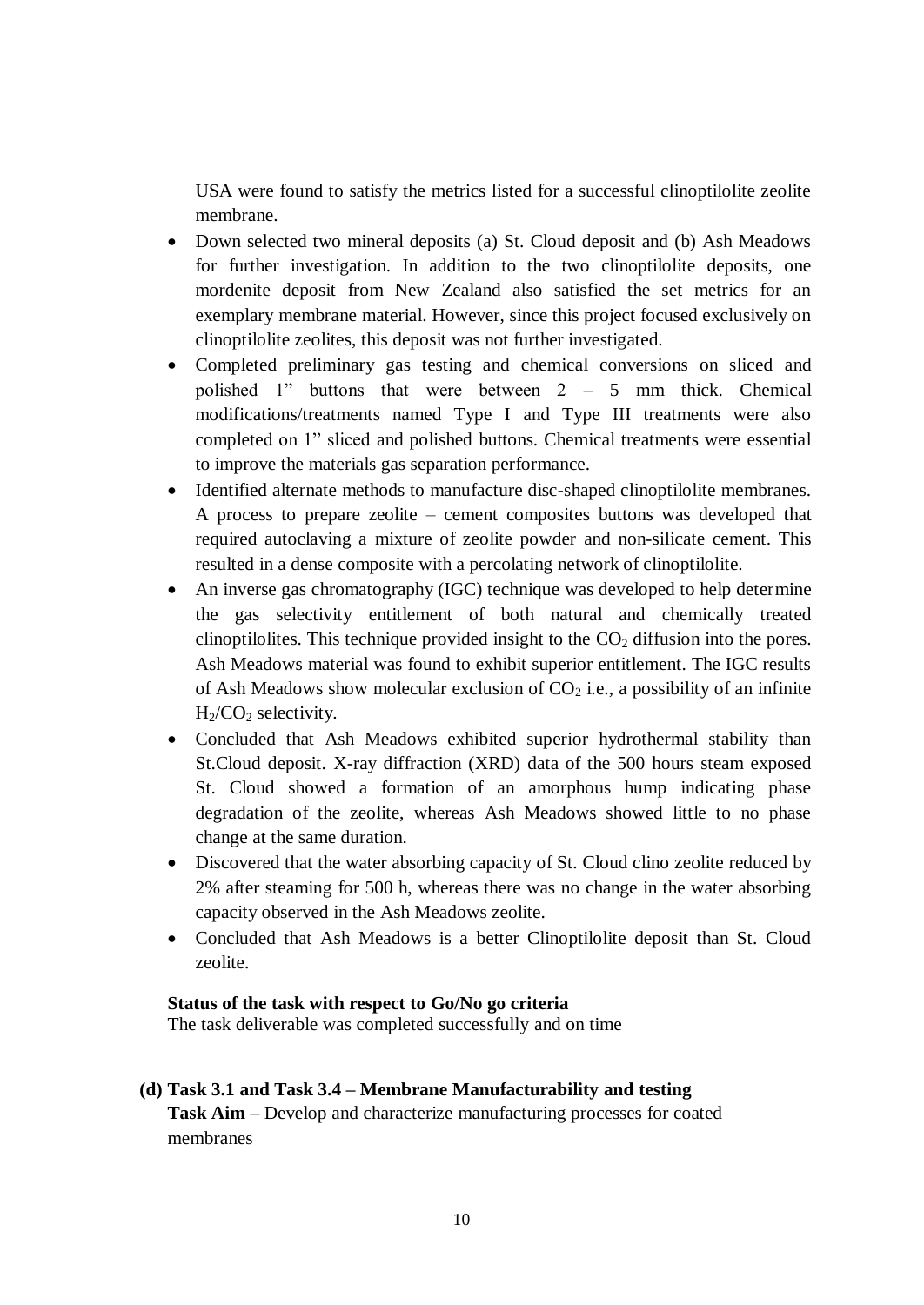# **Technical accomplishments/executive summary**

- Successfully prepared a consolidated clinoptilolite button using reconstituted powder. 15 mm diameter buttons was produced using reconstituted powder that had identical gas separation ability to 15 mm diameter sliced rock at up to 200  $^{\circ}$ C and 10 psi membrane differential pressure  $(\Delta P)$ .
- Thoroughly characterized and identified the fundamental processing limitations of natural clinoptilolites. This fundamental understanding became critical for further processing challenges in the project.
- A simple yet scalable manufacturing method was developed to coat clinoptilolite materials on porous  $(Al_2O_3)$  scaffolds without any macroscopic defects like cracks, voids, bubbles etc. However, with clinoptilolites thermal limitations, this process was unable to produce dense coatings. The coating porosity was large enough to allow both  $H_2$  and  $CO_2$  to permeate. Therefore an alternate manufacturing process was identified to produce dense coatings at relatively low temperatures.
- Successfully adopted the cement based composite clinoptilolite membranes process developed for producing 1" substrates at University of Alberta (UA). Discovered a narrow processing window to produce defect-free clinoptilolitecement composite membranes.
- Investigated three novel technologies to repair defective membranes. They are (a) chemical and hydrothermal healing (b) chemical vapor infiltration (CVI) and (c) targeted electrophoretic deposition (EPD) using  $SiO<sub>2</sub>$ .
- Chemical and hydrothermal healing UA developed this novel process. An aluminosilicate reactive gel was injected into the micro-cracked composite membrane tube and hydrothermally treated at elevated pressures and temperature. The reactive gel was transformed *in-situ* to a zeolite and healed the cracks to produce defect-free membranes.
- Chemical vapor infiltration General Electric Global Research Center (GE-GRC) use CVI for the first time to repair defective membranes. The precursors, in this case tetraethyl orthosilicate (TEOS) and water  $(H_2O)$  to produce  $SiO_2$  flows in counter-current direction on either ends of the defective tube. At elevated temperatures these precursors react at the plane of the coating forming  $SiO<sub>2</sub>$  and closing any defects. The driving force for the reaction is a combination of temperature, flow rates and partial pressure of steam. This method produced defect-free tubes, however, failed to produce defect-free membranes.
- Targeted electrophoretic deposition Alberta Innovates Technology Futures (AI-TF) developed this repair process technology. This process was investigated to selectively repair defective areas in the clinoptilolite-zeolite composite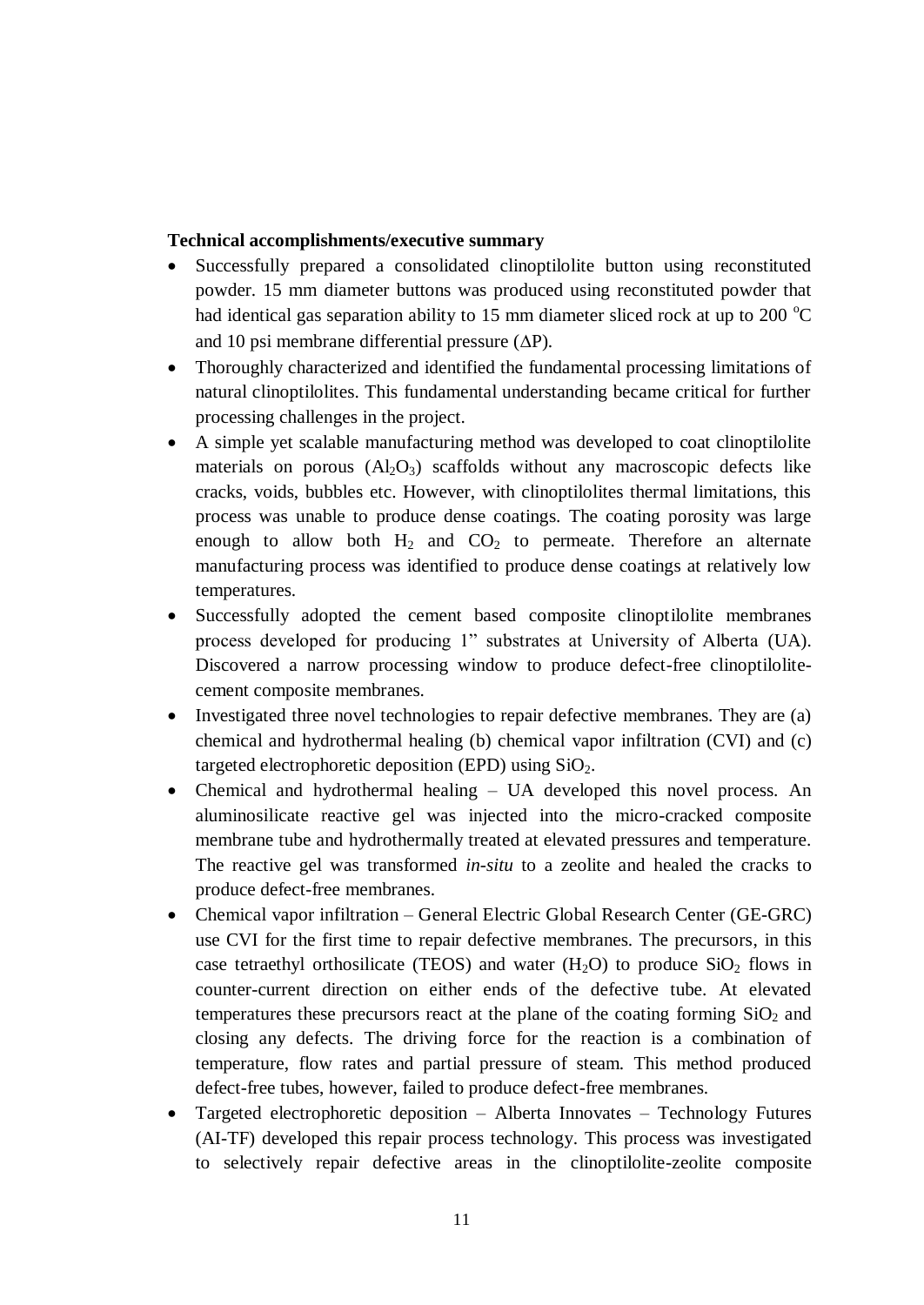membrane. This concept was successfully demonstrated on idealized membranes where  $SiO<sub>2</sub>$  particles closed the pores in the anodized  $Al<sub>2</sub>O<sub>3</sub>$  discs. However, targeted repair using EPD was not as effective on membrane tubes where zeolite is coated on porous  $A_1O_3$  substrates. Since  $SiO_2$  and clinoptilolites (aluminosilicates) possess similar zeta potential in EPD suspension there was significant counter electroosmotic resistance during EPD. Therefore methods were investigated to reduce this resistance and fill the defects with  $SiO<sub>2</sub>$ . A process to increase the zeolite tube separation ability from 50 – 200% was discovered.

#### **Status of the task with respect to Go/No go criteria**

The task deliverable was not completed successfully since the team was unable to produce 5 tubes with H<sub>2</sub>/CO<sub>2</sub> selectivity  $\geq$ 25 at  $\Delta P = 5$  psi and 25 °C.

#### **(e) Task 3.2 – Targeted Electrophoretic deposition**

**Task Aim** – Optimize electrophoretic deposition for defect-repair

### **Technical accomplishments/executive summary**

- Benchmarked EPD process to achieve targeted deposition of material at defects. The benchmarking process was completed using a model "edge" defect.
- Demonstrated feasibility of defect repair by plugging the void channels of model porous substrate (AAO) with silica nanoparticles.
- Selective deposition of material was demonstrated on edges that are (a) porous and (b) edges that had different surface charges. The former captured the effect of electro-osmosis, and other effects related to flow through the porous substrate. The latter captured the scenario that was slightly more representative of a defective surface. It also captured effects related to different electrohydrodynamic flows near the surface, as well as differences in flow through supports with different porosities.
- Demonstrated spatially selected deposition on the masked AAO substrates and solid oxide fuel cell (SOFC) tubes. Preferentially deposited  $SiO<sub>2</sub>$  nanoparticles on a scratch scribed on a dense yttria stabilized zirconia (YSZ) coating.
- Discovered co-directional motion of electroosmotic flow and electrophoretic motion of particles provides the best condition for deposition of  $SiO<sub>2</sub>$  particles on idealized substrates.
- Effectively adapted EPD process for zeolite deposition to repair defective membrane tubes. Discovered that zeolite coated tube has more complex electroosmosis flow with distinctly different surface properties of alumina support and the zeolite coating.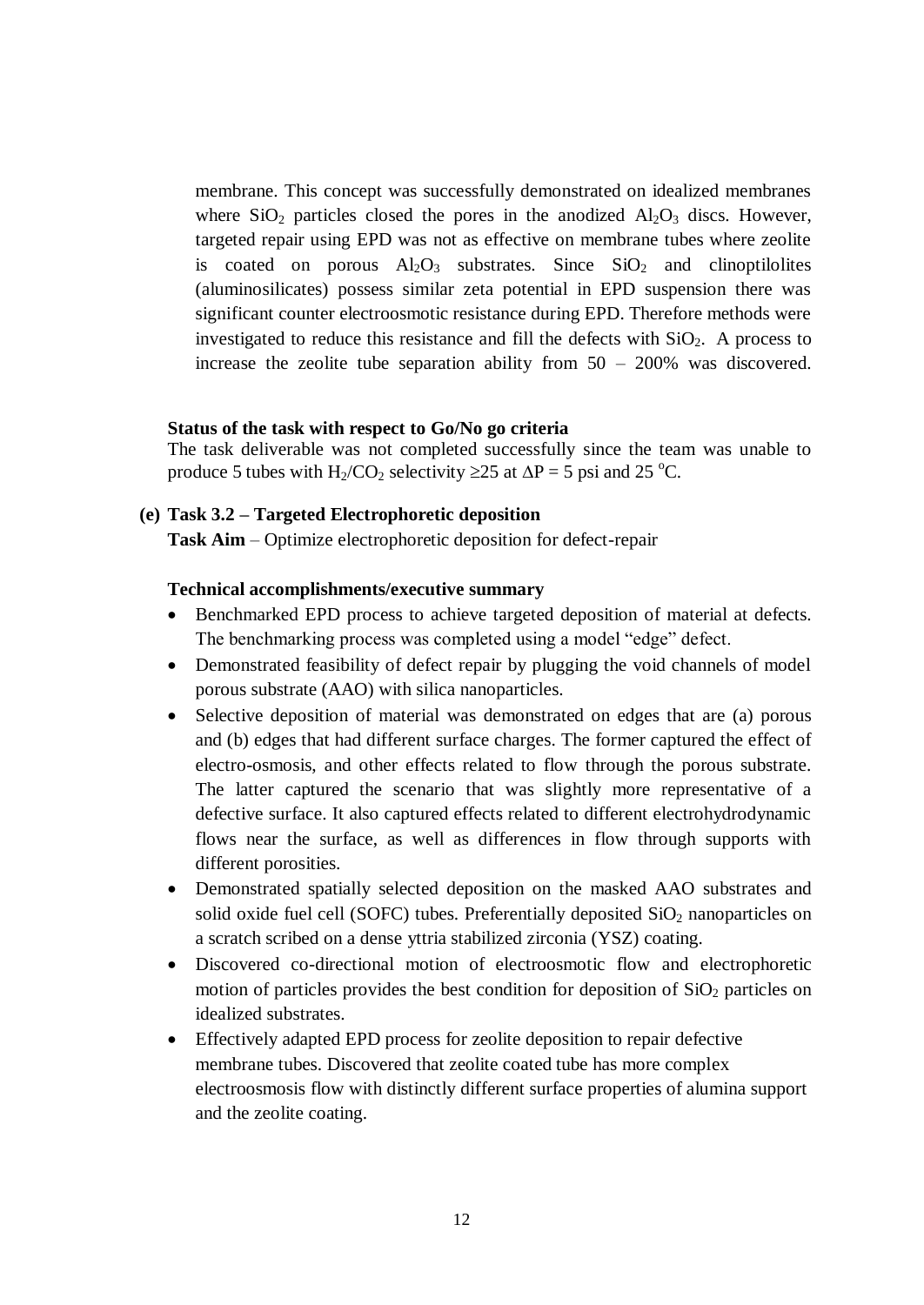# **Status of the task with respect to Go/No go criteria**

The task deliverable was completed successfully and on time

# **(f) Task 3.3 – End sealing**

**Task Aim** – Develop and optimize sealing technology

### **Technical accomplishments/executive summary**

- Systematically evaluated sealing options against the mechanical and functional requirements of the module and selected seal glasses for further development
- Various glass seal joint designs were evaluated to verify the optimal configuration to attach a porous ceramic to a dense ceramic tube.
- A *grooved* seal approach was selected in which a narrow groove is machined into the end of the dense alumina tube. The porous alumina tube is seated in this groove and filled with the glass frit. Upon heating the glass fills forms a hermetic seal between the two tubes.

#### **Status of the task w.r.t Go/No go criteria**

The task deliverable was completed successfully and on time.

# **(g) Task 4 – Skid level testing site identification**

**Task Aim** – Identify slip stream test site and define slipstream parameters

#### **Technical accomplishments/executive summary**

- 11 potential sites were originally considered. From these, Advanced Energy Research Facility (AERF) pilot plant was identified as the most suitable option for the slipstream testing. The AERF facility has space and utilities set aside for pilot scale test units along with appropriate slipstream connections. Syngas compression will not be necessary as the pilot gasification facility will be able to supply syngas at 3 MPa (450 psi) and 60°C in the quantity required. It should be noted that AERF is a unique facility that is under construction when this report was written (December 2012).
- Test skid design parameters were completed. The target scale for the slipstream demonstration is  $1 - 10$  moles of syngas per second (60 to 600 l/min at STP) at the inlet with membrane operating conditions of temperature of 200 to 300°C and pressure of 2 MPa (300 psi).

#### **Status of the task w.r.t Go/No go criteria**